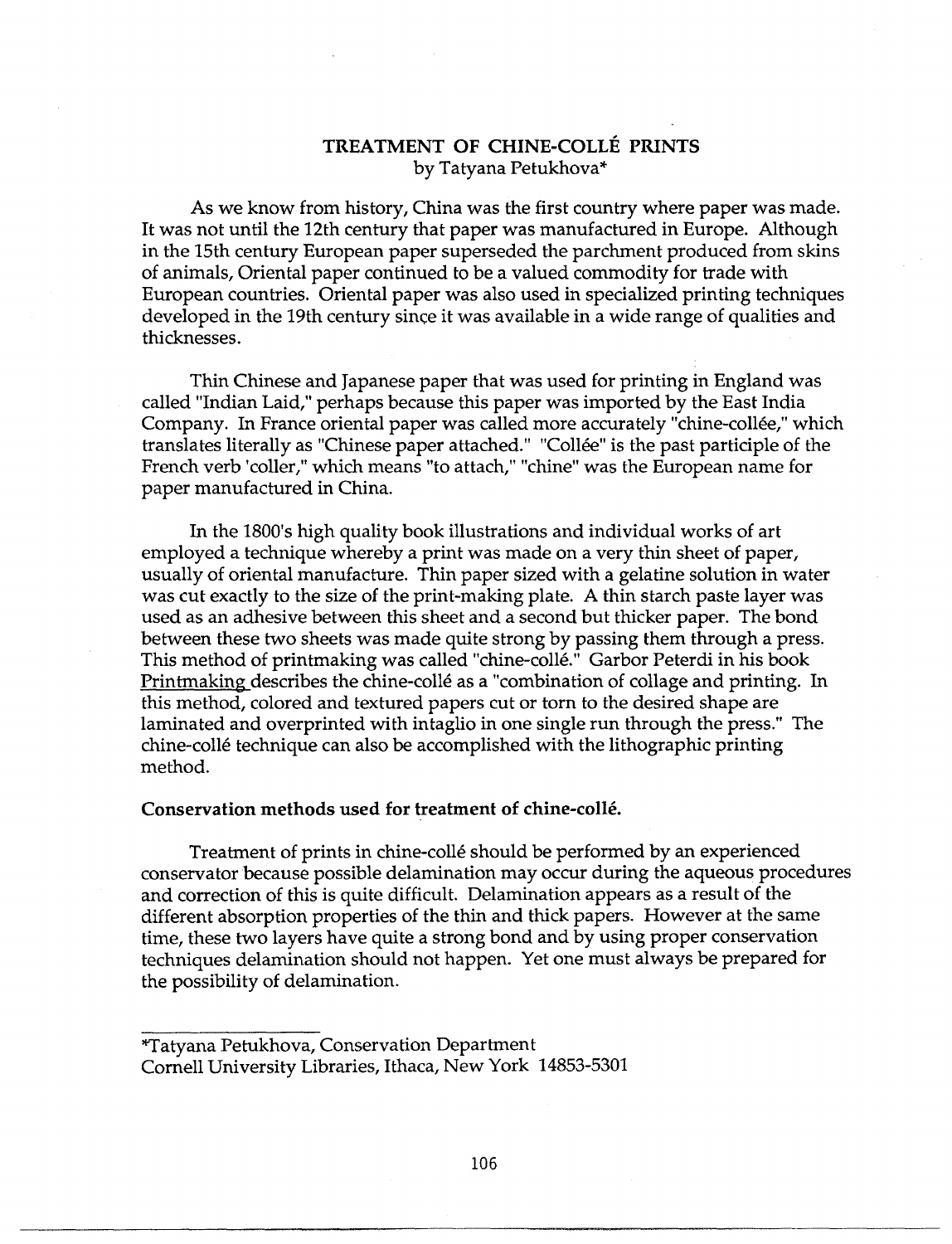Once careful testing of the print is completed treatment can begin. First, in preparation for treatment the print should be marked slightly around the corners of the primary support using a very soft pencil. Simple point marks can be used. Should delamination occur during treatment, the marks will help to reposition the primary support to its original place.

In general, the first step of the treatment begins with a mechanical cleaning of the verso and of the recto-margins with either a soft eraser or eraser powder depending upon the condition of paper support. When cleaning is needed, eraser powder on a tuft of cotton can help to avoid the slight abrasion of the paper surface. The image area, of course should not be touched during this treatment step.

The next step involves an aqueous procedure to reduce the acidity and any stains. These objectives can be achieved by at least three different methods: first by alternately placing the print between moistened and dry blotters under light weight; second by floating the print in a tray with water (this is possible if the print is not large and if the secondary support paper easily relaxes with moisture); or third by aqueous spray on a suction table.

The first variant mentioned above is normally used by this author. This procedure involves first the moistening of two or three layers of thin archival blotters which are then relaxed and placed one on top of each other. Excess water should be squeezed out by using a brayer. The size of the blotters should be larger than the print.

Next place the print recto-side down on a sheet of dry and carefully cleaned plexiglas or glass. Then using a tuft of cotton slightly moistened with water and almost squeezed dry, moisten the reverse of the print in a circular motion to clean and to relax the paper. The relaxed print is then placed between the previously prepared moistened blotter and covered with the glass or plexiglas.

In cases where the secondary support paper is very thick and relatively unabsorbent, a solution of ethanol in water can be used to aid in the moistening and the relaxation of the paper. Simply add a few drops of ethanol to the water being used. It may be necessary to experiment with the proportions used for each particular case. Using excess water should be avoided since it can cause delamination between the first and secondary support papers. It may be necessary at times to slightly moisten the recto through a thin Japanese tissue or a layer of polyester web.

After 10-30 minutes remove the print from the wet blotters and place it on dry ones in order to absorb the moisture. Repeat this aqueous procedure followed by drying until the blotters appear clean.

A variation of the above described method is frequently used by Russian paper conservators in treating pastel, charcoal, chalk and sanguine drawings. This technique involves repeatedly placing the drawings on moistened blotters until the blotters appear clean. The method affords greater control during treatment.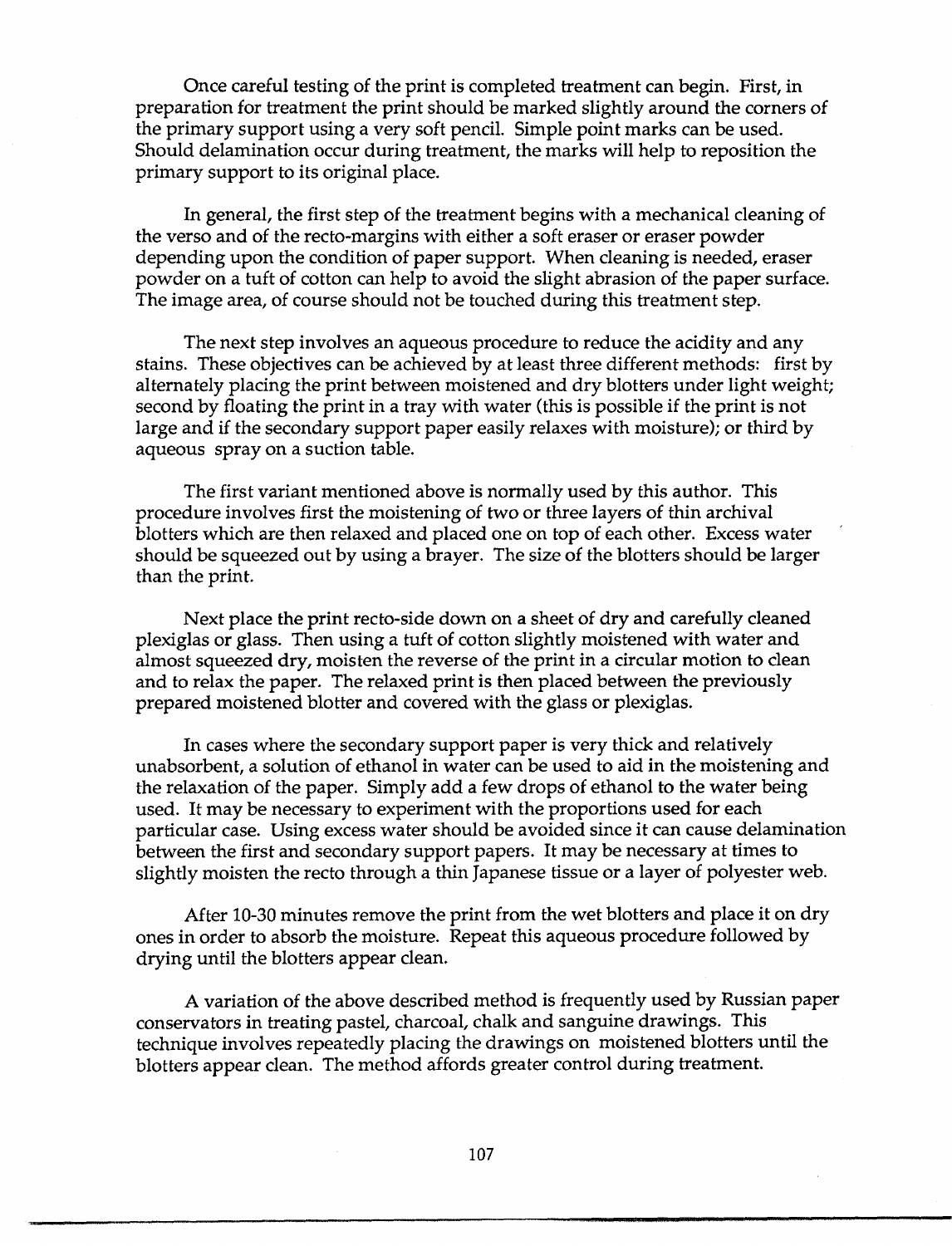After the aqueous cleaning, bleaching can follow if necessary. Again as with the aqueous treatment, different variants of chemical application are possible. One variant used by this author is described as follows.

First blotters cut to the appropriate size are placed in the bottom of a tray. The appropriate chemical solution is poured into the tray to well saturate and to relax the blotters. The blotters should not have any creases in their surface and should be evenly flattened. Discard the unabsorbed residue of the chemical solution. Place the previously moistened and relaxed print on top of the blotters in the tray and the necessary treatment is performed.

The most difficult part of this treatment is the sufficient removal of chemical residues. ff the chemical solutions used were not of high concentration then rinsing can be performed in the same manner as was previously described (i.e. print placed alternately on moistened and dry blotters until all chemical residues are gone. Testing for chemical residues is required.) Another possible variant to rinsing out the chemical residues is to use a suction table by either brushing, spraying or dropping the neutralizing solution.

If a high chemical residue remains in the print, a simple apparatus can be constructed to insure proper rinsing. For this it is necessary to have the following items: plastic tubing, a cork having the same diameter as the platic tubing, a piece of plexiglas cut slightly larger than print, and a paper conservation sink in which this apparatus can be place. (See diagram below.)



Lean the plexiglas into the sink at a shallow angle. Punch small holes in the plastic tubing at regular intervals along a length of tubing the same dimension as the upper edge of the inclined plexiglas. Fix the tube along this edge of the plexiglas. Connect one end of the tubing to a water tap and seal the other end with the cork. Next position the blotters over the tubing and plexiglas. Relax the blotters with moisture which also fixes them securely to the plexiglas. Place the previously moistened and relaxed print on top of the blotters and gently turn on the water tap so that a slow even stream flows continuously. The gentle stream of running water through the blotters quickly and evenly rinses out the chemical residues.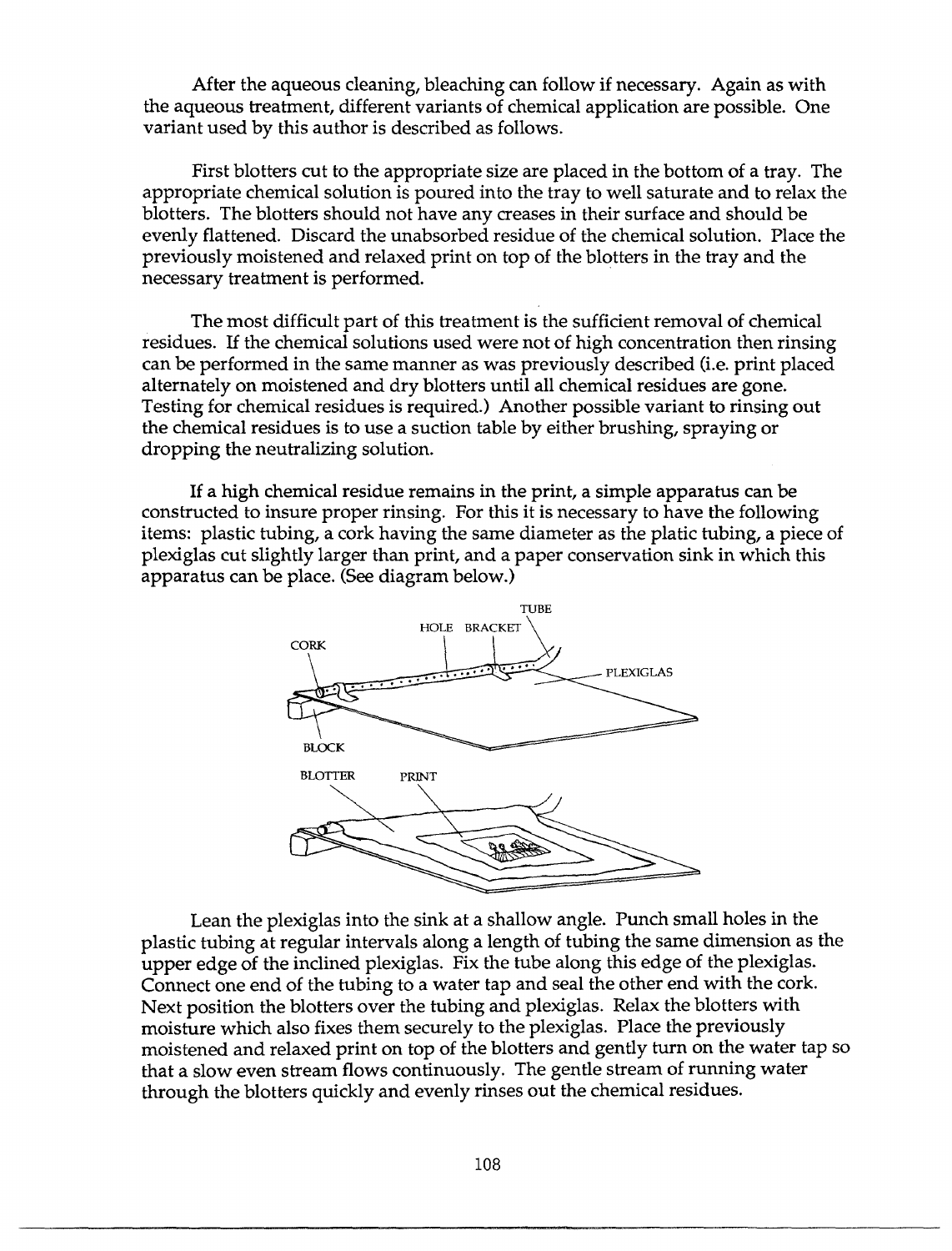Once the chemical residues are removed, the next step, consolidation can be performed. While the print is almost dry but still relaxed, the primary support layer should be sprayed with 0.5-1 % solution of gelatine in water. For better penetration of the consolidating solution into the pores of paper a few drops of ethanol can be added. Very thin warm starch paste can also be used in place of gelatine. The application of the consolidating solution should be done with the intent to compensate for some of the adhesive which was partially rinsed out during the aqueous and chemical treatments.

Try to avoid an excess buildup of gelatine or starch solution during this application. It is better to first use a more dilute solution and allow the paper to absorb the consolidant and repeat the application with a stronger solution if necessary. If excessive consolidant is applied, the surface of the print will become shiny.

The spraying of both sides of a print is preferable. However, before turning the print, let the paper thoroughly absorb the previously applied consolidant. Only spray the verso in the area where primary support is attached. The light table can be very useful during this operation.

After consolidation is complete and the paper has dried slightly, place a layer of polyester web on the surface of the print and use a soft brayer to roll the surface with some pressure. By so doing will confirm the adhesion between the primary and secondary supports. The print should be placed between felts and under weight to dry as usual.

## **When delamination occurs during treatment.**

Delamination should not occur if the conservator is attentive during treatment. However, should the primary support separate, one of three possible situations may occur: partial delamination at the corners and margins, partial delamination within the image area, or essentially complete delamination.

If partial delamination occurs at the corners or margins, it can easily be corrected by a careful brush application of thin starch paste applied to the exposed areas of the thicker secondary level. If partial delamination occurs on small parts within the image area, it can be corrected by the prevously discussed technique of spraying a consolidant and rolling with a soft brayer through a layer of polyester web.

If the primary support is almost completely delaminated, then proceed as follows. Complete the removal of the primary support by using a warm water bath or steam. Because of the extreme thinness of the primary paper, cautiously remove it from the bath by using a mylar support. The primary support should now be attached recto-side to the mylar support. By so doing will provide support during subsequent operations. Next remove the old paste residues from both primary and secondary papers with a soft brush and warm water. Apply a fresh layer of thin starch paste on the secondary support paper only to that area where the primary paper should be. Use the previously made pencil marks as guides.